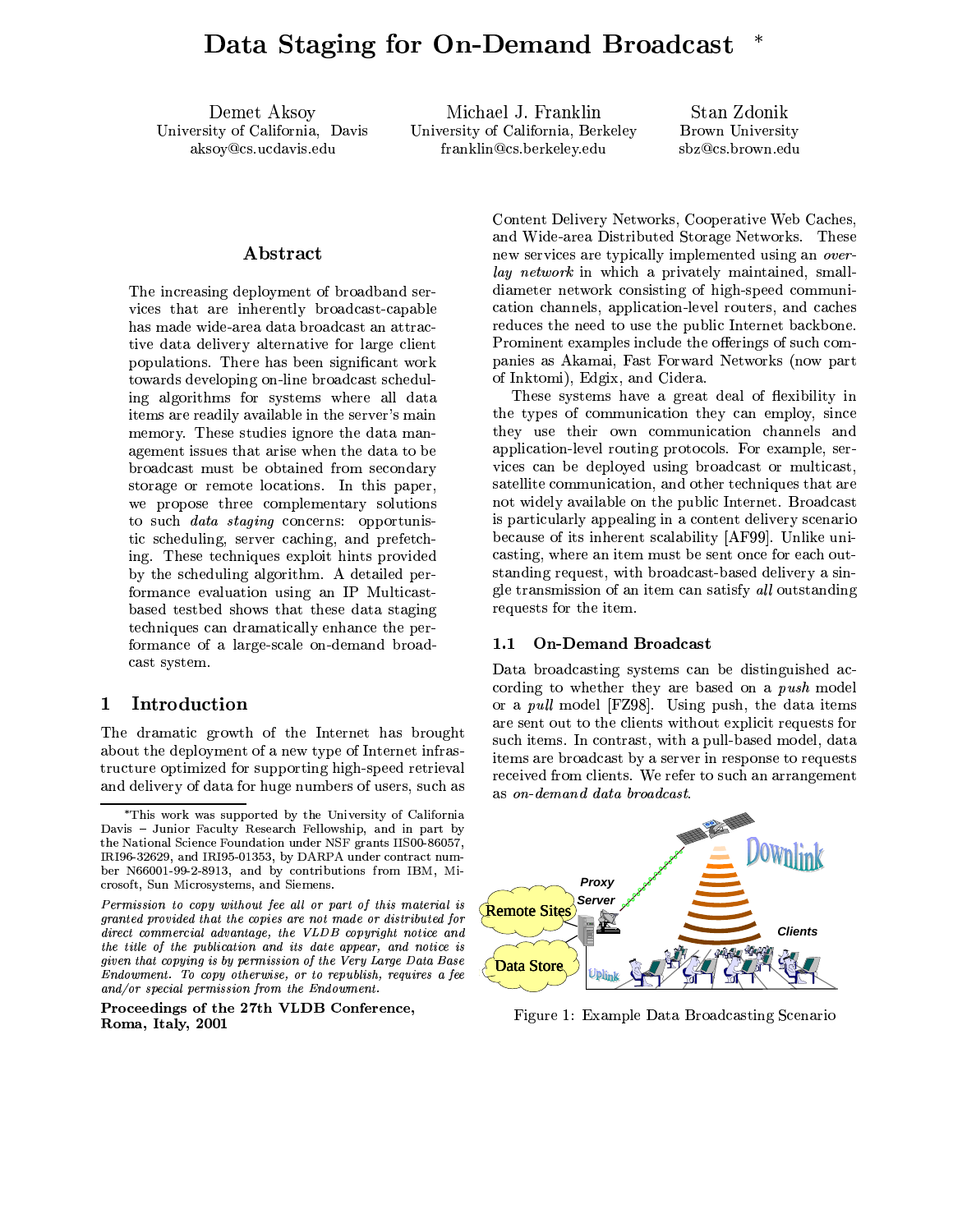An example of an on-demand data broadcast environment is shown in Figure 1. In this scenario clients send requests for data items to a server via an independent uplink channel. The server receives these requests and, when necessary, places them in a service queue. Based on the received requests the server selects data items to broadcast, and sends them to the clients using the downlink channel. Clients monitor the broadcast to receive the items they are interested in. Broadcast can be used to send data directly to Internet browsers (e.g., in a system such as DirectPC [Dir96], Starband [Sta00], AlohaNet [Alo00] etc.) or to proxy caches from which the clients will retrieve the data using standard protocols. Our interest is in large-scale dissemination systems. Such systems could conceivably be used by millions of clients and could provide access to millions of data items. Figure 1 depicts an on-demand broadcast environment similar to what could be provided using a Direct Broadcast Satellite infrastructure such as Hughes Network System's DirecPC. In this case, the uplink is a primarily terrestrial, wired network such as the Internet, while the downlink is a high-bandwidth satellite link. Other technologies are also possible.

#### **Broadcast Scheduling and Data Staging**  $1.2\,$

A key design consideration in the development of a large-scale on-demand data broadcast server is the *scheduling algorithm* used to select items to be broadcast. Such an algorithm aims to choose the most beneficial data items to be broadcast based on the unfulfilled requests that have been received from clients. There has been significant work on the development of on-line scheduling algorithms for data broadcast (e.g., [DAW86, VH97, ST97a, AF99]). A key concern in the face of high downlink bandwidths<sup>1</sup> has been developing low overhead algorithms so that the available broadcast bandwidth can be fully utilized.

For a large regional or national-scale information service, however, the *implicit* assumption of having all data items immediately available for broadcast is inappropriate for two reasons: First, the sheer size of the data available and the highly-skewed nature of accesses to it (see  $[BCF+99]$  for access distributions for WWW proxies) make a main-memory-only system both technically infeasible (for the near term) and economically wasteful (for the foreseeable future). Second, even if it were possible to cache the entire data set in memory at the server, the costs of keeping the cached copies upto-date would be prohibitive. Thus, in a large-scale system we expect the majority of the data to reside in locations with significantly higher latency than the server's memory, such as local secondary and tertiary

storage, as well as at remote sites around the Internet.

Significant performance degradation can be experienced due to such additional latency. As a result, scheduling efficiency is not sufficient to guarantee the full utilization of the downlink channel. To address this problem, we designed a set of mechanisms that coordinate the broadcast scheduling with the location and retrieval of the data items to be broadcast. We refer to this integrated functionality as *data staging*.

#### Data Staging Solutions  $1.3$

In this paper, we attack the data staging problem using three complementary approaches based on:

- 1. *Increasing bandwidth utilization*: It is not possible to fully exploit the high bandwidth of the downlink channel if the server stalls between successive broadcasts. In cases where the most beneficial data item to broadcast is not readily available, an available data item should be broadcast. We refer to this technique as *Opportunistic Scheduling*.
- 2. Decreasing the need to fetch an item: Obviously one should try to make the best use of the available memory space on the server. The key to successful caching is to retain those items that are most likely to be scheduled. For this purpose, we exploit hints maintained by the scheduling algorithm to differentiate between hot (popular) and cold (not-so-popular) items. We refer to this technique as *Hint-based Cache Management*.
- 3. Decreasing the fetch latency: Access latency can be reduced by obtaining items from slow or remote locations *before* they are needed. This translates to bringing the items that are likely to be scheduled in the near future into the cache. We refer to this technique as Prefetching.

In the following, we first describe the general architecture of an on-demand broadcast server. We then describe the proposed data staging mechanisms in detail, and present performance analysis results obtained using our data broadcast prototype testbed.

#### $\mathbf{2}$ **Broadcast Data Staging Techniques**

We have developed an on-demand broadcast server that can provide good performance even when much of the data is not memory-resident. A primary concern is to ensure that none of the precious broadcast bandwidth goes unused due to the latency incurred to obtain a scheduled item. Therefore, the scheduler must be non-blocking; i.e., if the scheduler chooses a non-resident item to be broadcast, it should initiate an *asynchronous* request for that item and continue.

Practical considerations, however, limit the number of outstanding asynchronous requests a system can

The downlink bandwidth is usually much higher than that of the uplink in order to match the asymmetry in data flow, i.e., a client request is typically only a few bytes while the requested data item can be quite large.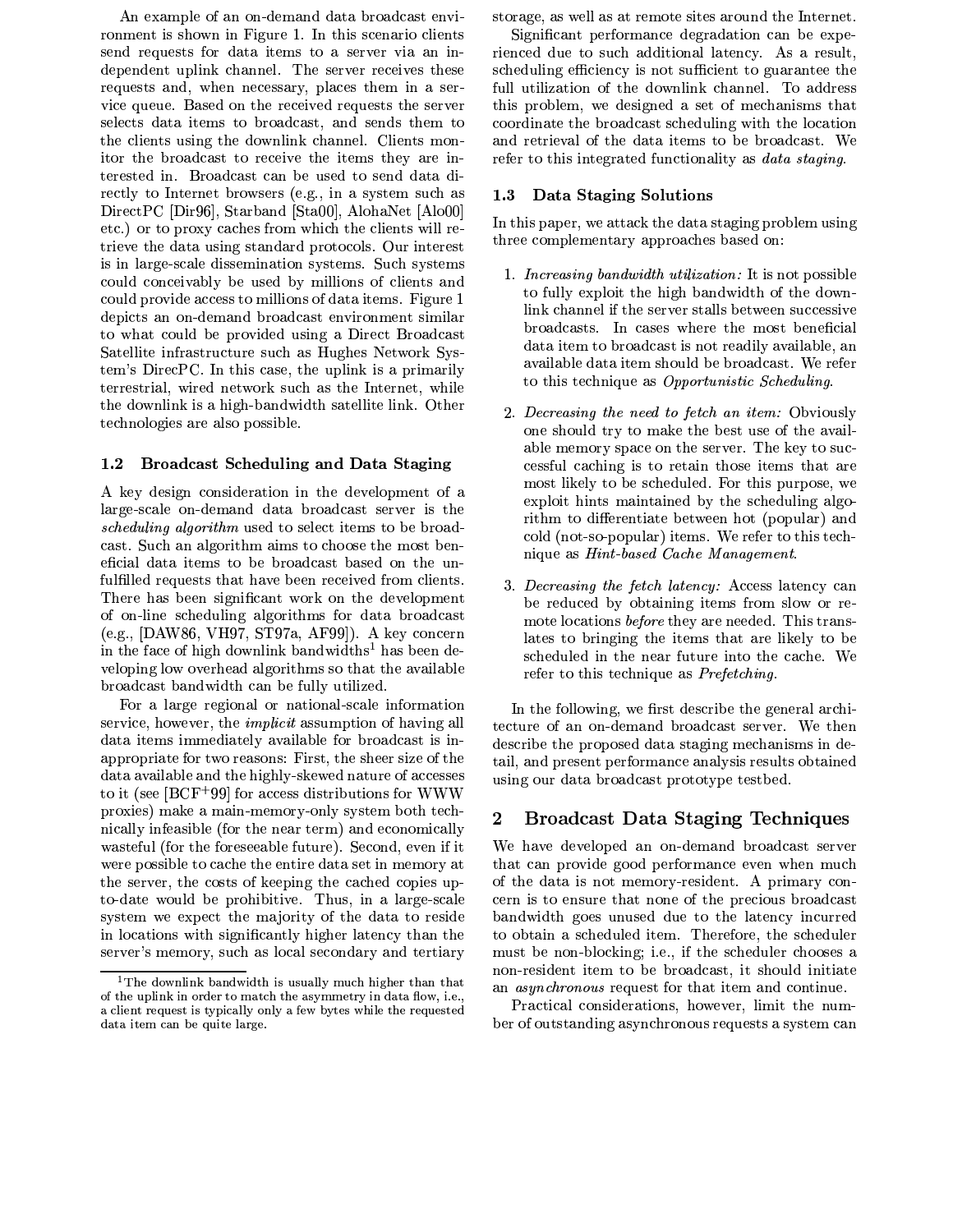

Figure 2: Normal Scheduling

tolerate. For example, in our Windows NT-based implementation, we found that beyond a (configurationspecific) point, allowing too many outstanding I/O requests became detrimental to performance. For this reason, our server respects a preset limit on the number of outstanding data fetch requests.

Figure 2 depicts the server architecture. The server maintains two structures for managing requests for data items: the Service Queue and the Pending List. The Service Queue contains information about outstanding client requests. Since the broadcast of an item satisfies all outstanding requests for that item, there is a single entry for each unique item that has outstanding requests. Thus, when a request is received at the server, the Service Queue is checked to see if an entry already exists for the requested item, and if so, the information in that entry is updated accordingly, otherwise a new entry is added to the Service Queue. We describe the scheduling algorithm in Section 3. Note that when an item is chosen to be broadcast, its corresponding entry is removed from the service queue. The *Pending List* is used to keep track of items for which an asynchronous fetch request is pending. The limit on the number of outstanding requests is enforced by bounding the size of the *Pending List*.

The scheduler loops continuously: First it checks for the completion of any asynchronous fetches in the Pending List. Any such items that have arrived in the server's memory are broadcast in the order they were received, and their entries are removed from the Pending List. Note that the order in which items are received is not necessarily the same as the order in which they were requested. After all such items have been processed, the scheduler is run to select a data item to broadcast from among those that have an outstanding request in the service queue: If the Pending List is not full, then the scheduler is run in Normal mode. Otherwise, it is run in *Opportunistic* mode.

In the normal scheduling mode, the server searches the Service Queue to select an item to broadcast. Once an item is selected, a look-up is done in the local cache. If the scheduled item is present (i.e., a cache "hit"), then the item is handed over to the network controller to be transmitted over the downlink in the next available broadcast slot. Otherwise,

(i.e., a cache miss) an entry for the item is made in the *Pending List* (see Figure 2), and a request is sent (asynchronously) to the device or remote site containing the item. In this case, the server continues to the next iteration of the processing loop without broadcasting an item. Note that as long as an item has an entry in the Pending List, the server does not create a new service queue entry for any incoming requests for this item. This is because at that point the item is already slated to be broadcast when it arrives.

When the Pending List is full, the scheduler operates in opportunistic scheduling (OS) mode. When in OS mode, the scheduler chooses only cacheresident pages to be broadcast. There are two potential dangers with such a restriction. First, it naturally disrupts the heuristics used by the scheduler. If the scheduler makes too many poor choices, then the effectiveness of the broadcast schedule (and hence, the performance of the system) could be severely degraded. Second, if the process of finding good cacheresident items to broadcast adds too much overhead to the search process, then it is possible that broadcast bandwidth could go unused. The challenge in designing the algorithm for OS is to strike a balance between efficiency and effectiveness. We describe two OS approaches in Section 5.

#### $2.1$ Cache Management and Prefetching

The absence of scheduled items from the cache disrupts the functioning of the broadcast scheduling heuristics. Therefore, we have investigated two techniques for improving the hit rate at the server cache. The first technique is a specialized cache replacement policy that uses hints obtained from the broadcast scheduler to distinguish between hot and cold items, thereby directly improving the cache hit rate. This policy called, "LH", for Love-Hate hints, is described in Section 6.

The second technique is *prefetching*. Our use of prefetching is complementary to the LH cache management approach. LH aims at keeping items that are likely to be broadcast *again* in the near future (i.e., hot items) in cache. In contrast, prefetching aims to bring into the cache, pages that are not cache resident (i.e., cold items) when they are likely to be broadcast in the near future.

With the prefetching mechanism, a set of frames in the cache is reserved for holding prefetched items. The prefetch process snoops the service queue to identify items that are likely to be broadcast soon and tries to ensure that they are in memory when they are eventually chosen for broadcast. Similar to the handling of fetches for cache misses, a prefetch request for an item is sent asynchronously to the item's location.

It is important to note that the three data staging techniques: opportunistic scheduling, hint-based cache *management, and prefetching* are integrated with the scheduling algorithm being used.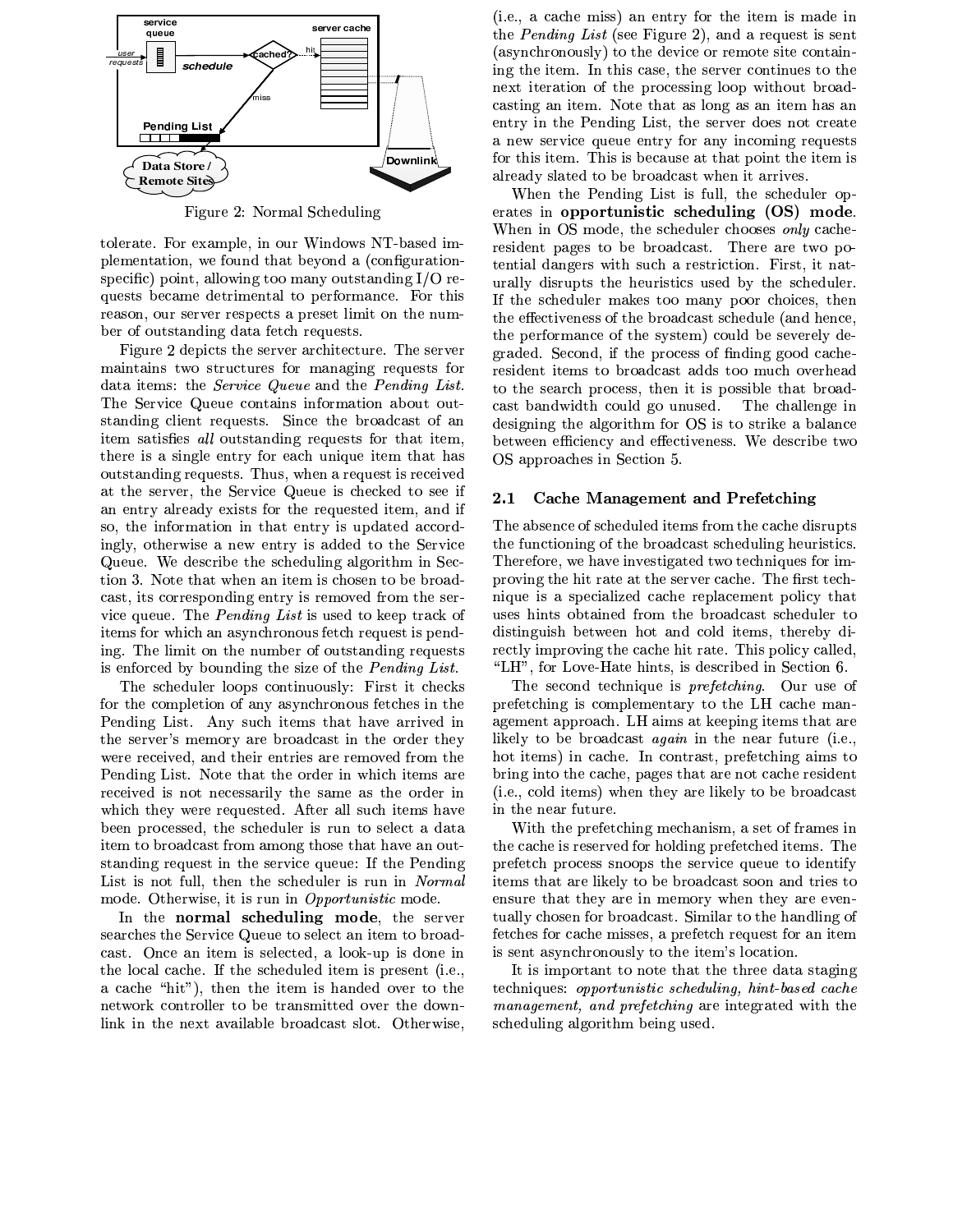## The RxW Scheduling Algorithm 3

In this section, we present a brief sketch of the  $RxW$  broadcast scheduling algorithm [AF98, AF99], which serves as the basis for our integrated broadcast scheduling and data staging techniques.  $RxW$  has been shown to provide good performance over a wide range of workloads. Intuitively,  $RxW$  schedules a data item either because it has many outstanding requests or because it has at least one outstanding request that has waited for a long time. In this work, we focus on scheduling the broadcast of fixed-length items such as disk or database pages.

 $RxW$  maintains two values with every service queue entry: 1) the number of outstanding request(s) for the page  $(R)$ ; and 2) the arrival time of the oldest of those requests, which is used to compute the waiting time of the oldest outstanding request for that page  $(W)$ .  $RxW$ chooses the item to broadcast according to its  $R \times W$ value. Ideally, the highest  $R \times W$  value is preferred, however, this search could be quite time consuming which risks wasting downstream bandwidth. Thus, approximate algorithms have been developed. Our server uses one called  $RxW.\alpha$  where  $\alpha$  is a tunable parameter that controls the desired level of approximation.

The server maintains two sorted lists threaded through the service queue:  $1)$  R-list: based on the number of outstanding requests, and 2) W-list: based on the waiting time of the oldest request for that page. The search for the page to broadcast starts from the entry at the top of the  $R$ -list (the page with the most outstanding requests). Its  $R \times W$  value is computed and recorded as the current maximum. Next, the entry at the top of the W-list (the entry with the oldest outstanding request) is examined and its  $RxW$  value is compared to the current maximum. The algorithm then keeps alternating between the two lists; it selects the *first* page whose  $R \times W$  value is greater than or equal to  $\alpha$  times the *threshold*. The *threshold* is the running average of the  $R \times W$  values of the pages broadcast so far. After each broadcast decision, the *threshold* is updated and the service queue entry for the selected page is removed.

The setting of the  $\alpha$  parameter determines the performance tradeoffs among schedule quality and scheduling overhead. The smaller the value of the  $\alpha$ parameter, the lower is the overhead (fewer entries are scanned) with a correspondingly lower accuracy.<sup>2</sup>

#### 4 **Experimental Environment**

#### $4.1$ Prototype

In order to study our solutions, we have implemented a prototype on-demand broadcast testbed on a cluster of pentium-based machines running Windows NT 4.0. Each machine has two network cards, so the testbed environment consists of two separate Ethernet networks: a 10 Mb/sec network used as the uplink (i.e., for requests) and a 100 Mb/sec network used as a broadcast downlink. The uplink employs TCP for sending requests to the server. The downlink employs UDP (Unreliable Datagram Protocol) for *multicasting* the data to all of the workstations in the cluster using the IP-multicast support provided with Windows NT 4.0. During experiments, the testbed is isolated from all external networks to avoid external interference.

The server is a dual-processor machine with two 400MHz Pentium II CPUs and 256MB of memory. The server has two main responsibilities: request processing (queuing new requests), and broadcast management (making scheduling decisions and broadcasting pages). To ensure that the request arrival rate is fixed across all algorithms, the request processing thread is given top priority. The server has two 9.1GB fast wide SCSI disks. One of these was reserved exclusively for use as secondary store for data items.

#### $4.2$ Workload, Metrics and Measurements

For the experiments, we used a workload generator running on a dedicated machine. The generator produces item requests and sends them individually over the uplink. Requests are generated according to a Zipf distribution [Knu81] with  $\theta$  set to 1. Recall that the Zipf distribution produces skewed access patterns according to:  $p_i = \frac{1}{i^{\theta} \sum_{j=1}^{N} \frac{1}{j^{\theta}}}$  where  $p_i$  is the probability of accessing page  $i$ , N is the size of the database and  $\theta$  is the skewness parameter. Unless noted otherwise, the results reported here were obtained using a request arrival rate of 1000 requests/sec. The database used in the experiments consists of 10000 16K pages. File system buffering was disabled during the experiments so as not to interfere with the measurements.

The cache size is varied between 5% and 100% of the database. We focus on the results for up to  $40\%$  of the database where most of the differences are observed. Where noted in the sections that follow, we sometimes add a synthetic delay to the retrieval of items from disk in order to model higher-latency situations.

The main metric used in the performance study is *average waiting time.* In order to reduce the overhead of individual measurements, we measure *average waiting time* after equilibrium is reached at the server by applying Little's Law [Tri82] to the logical service queue length (i.e., the number of individual requests waiting in the queue). Equilibrium occurs when the request satisfaction rate converges to the request arrival

<sup>&</sup>lt;sup>2</sup>When  $\alpha$  is set to 0, only two entries (the one at the top of the  $R$ -list and the one on the top of  $W$ -list) are examined. At the other extreme when alpha is set to  $\infty$ , the algorithm stops the search when the maximal  $R \times W$  value is guaranteed (see [AF99] for more details).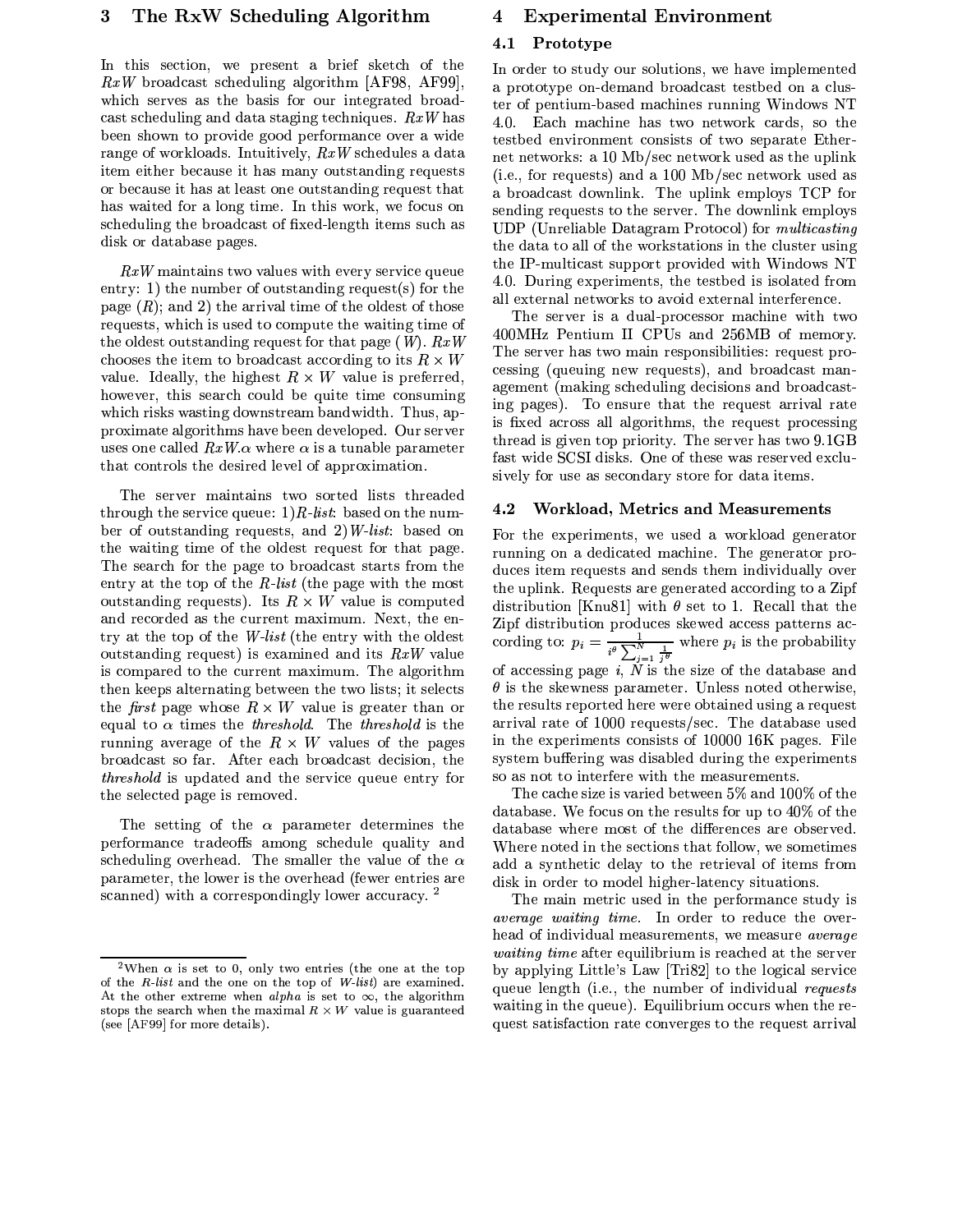rate. Thus, the data points in the experiments that follow were collected over runs of hundreds of thousands or more requests. In addition to average waiting time we report additional metrics where necessary.

The scheduling algorithm used in these experiments >UE¨ ®X¯ PBEc\A8ET\_CT>RzA8c >R< v\A8\_HT>RL0< <sup>Ó</sup> ` <sup>u</sup>AbPY?0ALBz:served that in our experimental testbed configuration,  $RxW.90$  provides a good trade-off between scheduling L]?BA8CGbA8PBc S>h` AB`@VHG:AHT>RA >RH&HFP[Z0A8EHTL PBZBA PET\_F:Adc\a:QR ing decision) and scheduling quality (i.e., closeness to the optimal bandwidth allocation). Therefore, in our experiments, we use  $\alpha=0.9$ . It should be noted, how-AD?0ADCdV HGbP[H\$yAbPY?0A£HTA8EwHGA8cLBabCEGLBQ@a\HT>RL0<bEabEw>@<:4HGbA¡MSabQRQ  $\blacksquare$ »?YPBQRabA8E8`µvQRHGbLBa:0 HG:A4EwA8\_D>I\_2zADbPY?>@LBC£LBMHG:AX?]P[CG ious data staging approaches changes somewhat for different approximation settings, the trends described in this paper hold for all cases tested.

 $\blacksquare$ staging approaches we have proposed in greater detail and present the experimental results we have obtained.

# 5 Opportunistic Scheduling

#### 5.1 Algorithms

Opportunistic Scheduling (OS) is the scheduling mode that is used when the server has reached its limit on outstanding asynchronous requests, as described in vAd\_HG>@LB< Í`~¥<Ä®v2Lc:A=HT:AET\_F:Adc\a:Q@>R<:P[Q@BL0CG>RHG: >UECGAD stricted so that it selects only cache-resident pages for z:CTL0P0c:\_DP0EKHd`\_u A2:CTLBL0EGAHKyL PB::CTL0P0\_F:A8EHTL z:CTL0PBcb\_DPBEwHscheduling in OS mode. Both approaches enforce two CTA8³.a:>@CGA8A8<.HTE\$L0< >IHTADE¡\_FbL0EGAD< MSLBC¡z:CGL.PBc:\_8PBEwH8²\_¨HT:ADJ must have at least one outstanding request (i.e., they have a corresponding entry in the Service Queue), and 2) they must be cache-resident. The two approaches are:

Best Available (OS-BA) - In this approach,  $\mathcal{L}=\mathcal{L}=\mathcal{L}=\mathcal{L}=\mathcal{L}=\mathcal{L}=\mathcal{L}=\mathcal{L}=\mathcal{L}=\mathcal{L}=\mathcal{L}=\mathcal{L}=\mathcal{L}=\mathcal{L}=\mathcal{L}=\mathcal{L}=\mathcal{L}=\mathcal{L}=\mathcal{L}=\mathcal{L}=\mathcal{L}=\mathcal{L}=\mathcal{L}=\mathcal{L}=\mathcal{L}=\mathcal{L}=\mathcal{L}=\mathcal{L}=\mathcal{L}=\mathcal{L}=\mathcal{L}=\mathcal{L}=\mathcal{L}=\mathcal{L}=\mathcal{L}=\mathcal{L}=\mathcal{$ that indicates whether or not the associated item is currently cache-resident. This bit is set when a page is brought into cache and reset when the page is replaced >@<HGbA4\_8PB\_F:A0`bA ®X¯ EG\_FbA8c\a:Q@>@<: PBQR0LBCT>IHT: >@ECTa:< L]?BA8CvHT:>@E³.a:ADabAi¿KabEwH\$PBEc\A8ET\_CT>RzA8c >R< vA8\_HG>@LB< <sup>Ó</sup> VAD´:\_AD:H that all non-resident pages are ignored. Thus, OS-BA attempts to find the *best available* (memory-resident) bPBBA\$PB\_8\_LBCFc\>@<:¡HGLHG:A¼®m¯ \_DCG>RHGA8CG>UP:`

oven the contract of the contract of the contract of the contract of the contract of the contract of the contract of the contract of the contract of the contract of the contract of the contract of the contract of the contr shaded Service Queue entries represent pages that are currently not in the cache. Assume that the threshold (i.e., the running average of  $R \times W$  values) is 500 due HGL bP0EKH:>UEKHTLBCTJB`xA8\_8P[abEGA&A,P[CTAXabEG>@<:®m¯û[üþý[VqHT:>@ECTA8EGa:QIHFE>R<P EwHGL0::>@<: \_LB<kc\>IHT>RL0<L[M«å=¬² ¬ ¬¦µ ¬b` T¬T` The search starts on the  $R$ -list and considers the first cache-resident page it encounters (page c in this case). :A]³ µh· ?YPBQRabAqL[M\bPBBAi§t>@E- ¬:Vd:>U\_Fc\LA8Et<:L[Hõ³.abPBQR>RMSJB` It then switches to the W-list where it first examines

been the state of the state of the state of the state of the state of the state of the state of the state of the state of the state of the state of the state of the state of the state of the state of the state of the state EGA8P[CF\_F \_L0<.HG>@<.abA8Evab<0HT>RQ~bPBBA2°X>@E(A´:PB>@<:AdcÂ`b>@E(bP[0AbPoer of a since the second and the second of the second second and the second second second second second second second second second second second second second second second second second second second second second sec  $F:Z\to T$  , and  $F:Z\to T$  , and  $F:Z\to T$  , and  $F:Z\to T$  $\mathbf{H}$ stopping condition, so the search halts and page  $n$  is is larger than the stopping condition  $(450)$ .



õ>@BabCGA <sup>Ó</sup> ²,v:\_F:A8c\abQR>@<:MSLBCvxA8EwH=µv?]PB>RQUP[z:Q@A

 $\mathbb{R}^n$  is a sequent . The least question for  $\Omega$   $\mathbb{R}^n$  is where to  $_{\text{start}}$  the seen of the speake. We tried several alterna- $\Gamma$ an from the bottom of the LDIL queue (as maintained  $\mathbf{Scan}$  Cache (OS-SC) - The second opportunistic approach completely foregoes the use of the  $RxW$  algorithm during opportunistic scheduling. This algorithm directly searches the cache, choosing for broadcast the first page it encounters that has at least one outstandtives and found (much to our surprise) that the best by the buffer manager). The reason for this behavior >UE(L0>IHGHGA8c c\a:AHTL4EGbPB\_DA\_DLB<bEG>Uc\ADCFP]HT>RL0<bED`¥<HG:AAD´\PB: A=C A A A A  $\sim$  C V  $\sim$  C V  $\sim$  C V  $\sim$  C  $\sim$ broadcast.

 $\mathbb{R}$  poor regident data items. Thus in the following it is  $\frac{R}{2}$  important to leap in mind that although we migh  $\mathcal{L}_{\mathcal{D}}$  $\frac{1}{2}$  $\bullet$  . The set of the set of the set of the set of the set of the set of the set of the set of the set of the set of the set of the set of the set of the set of the set of the set of the set of the set of the set of the s important to emphasize that both OS approaches are extremely effective in solving the problems caused by

#### $5.2$ Opportunistic Scheduling: Evaluation

In this section, we describe the results of an experimental comparison of the two opportunistic scheduling approaches. In this experiment, the disk is used as the backing-store for non-resident pages, and only the actual disk latencies are incorporated into the study. The size of the Pending List is set to  $100.^3$ 

Figure 4 shows the average waiting time for the two opportunistic scheduling approaches as the cache size

 $3$ We tested settings between 20 and 400 and found a steep ÆÈÖYàKËhÑwÍFÇuÑÆÈÖ£ËuÑKÇhÏ[ÊÖYÇhÑÐuÆÈôÑKÇ~Ø@ÊËOÚÈÆÈôÆ ÐuÇ~ÚÈÑKÇhÇOÐuÅ]ÍFÖXñwèèÍFÖYÒÍ=ôÊËhÑ æËÍFÒdÎ]ÍFÚÂÆÈÖYàKËhÑwÍFÇhÑ(ÍFÇyÐuÅYÑ=ÚÈÆÈôÆ ÐqÆÈÇÆÈÖYàKËuÑGÍFÇuÑKÒÓBÑÔÊÖYÒ,ñwèèdø¨ÍFÚÈÎYÑKÇ ÚÈÑKÇhÇ\ÐuÅ]ÍFÖñwèè~àKËhÆÈÏYÏdÚÈÑ ÐhÅYÑ6ätÊËhôvÍFÚd÷Ê8ÒYÑtåDàÅYÑKÒYÎYÚÈÑKË
©×FÍFÚÈÎYÑKÇkæËuÑGÍTÐuÑKË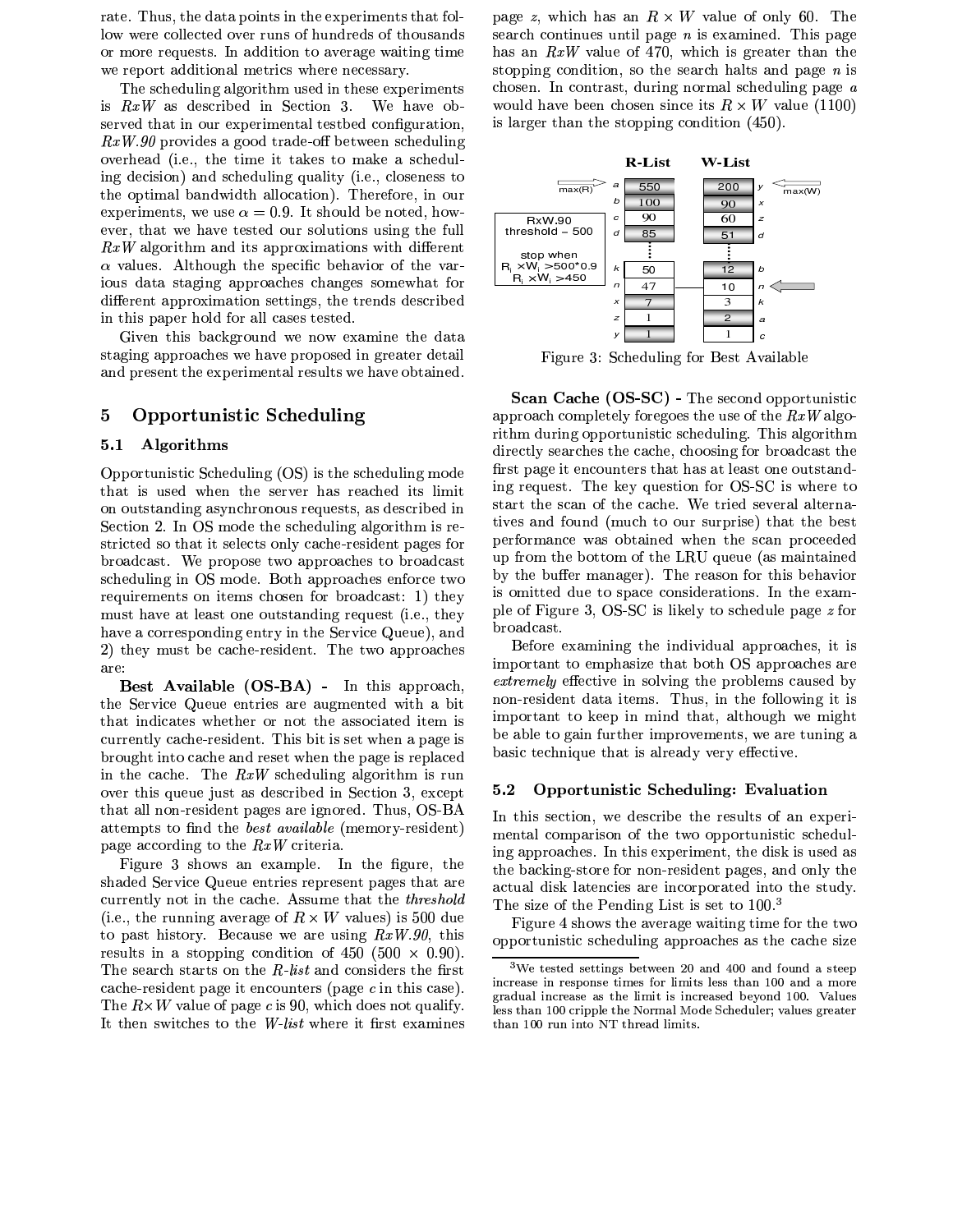is increased from 5% to 40% of the database size. As a point of comparison we also ran the  $RxW.90$  algorithm in a blocking mode (SYNCH) where it simply stalls when a non-resident page is scheduled for broadcast. As would be expected, the performance with all of the approaches improves as the cache size is increased. Across all ranges the blocking algorithm performs worse than the opportunistic algorithms. At a cache size of 30% SYNCH is approximately 27 times slower than either opportunistic solution. As would be expected, the blocking algorithm makes poor use of the broadcast bandwidth. The blocking approach uses only 22% of the available bandwidth even at a cache size of 40% of the database. Compared to the 98% utilization obtained for the OS cases, this result shows that as expected ignoring the data staging problem can result in very poor performance. The penalties would be far greater if the non-resident items were stored at higher-latency locations such as remote sites.

For the opportunistic scheduling algorithms we see that beyond 30% both approaches converge because the hit rate becomes high enough that the Pending List is hardly ever full; thus, the OS mode is not used. OS-SC, which simply starts at the bottom of the LRU chain and picks the first item it finds with an outstanding request, performs significantly better than OS-BA - almost *twice* as good at a cache size of  $10\%$ .



Figure 4: Average Waiting Time



Figure 5: Scheduling Error

In principle, the performance differences between the OS approaches can stem from two factors: the efficiency with which they make scheduling decisions, and the quality of the broadcast schedule they produce.

In terms of efficiency the data broadcast rate of OS-SC is very close to the maximum effective bandwidth throughout the whole range of cache sizes. On the other hand, OS-BA pays a price for searching the service queue, particularly for smaller cache sizes. With a small cache and a low hit rate, the OS mode is used more frequently. This has the effect of making each use of OS-BA more expensive. This is because by choosing only cache-resident pages for broadcast, OS has the side-effect of pushing those pages lower in the Service Queue. This increases the work that OS-BA must do to find a qualifying cache-resident page. At a cache size of 5% OS-BA lets over 10% of the maximum obtainable bandwidth go idle. Beyond a cache size of 10% OS-BA is as efficient as OS-SC.

The other contributing factor to performance is scheduling quality. In order to examine scheduling quality we introduce a new metric called bandwidth *allocation error.* To compute this metric, we measure the number of times each page is broadcast during the run of an experiment, and compare that with what the optimal bandwidth allocation would yield. In the optimal allocation, pages should be broadcast in proportion to the *square root* of their access probabilities [DAW86]. Based on this, we calculate the theoretically optimal allocation for each page according to the Zipf distribution and calculate the error as follows:

$$
Error = \frac{\sum p_i * (optalloc_i - explloc_i)}{all\_acched\_alloc}
$$

where  $p_i$  is the probability of access for page *i*, *optalloc<sub>i</sub>* is the rate at which page *i* should be broadcast according to the theoretical optimum definition,  $expalloc<sub>i</sub>$  is the rate at which page  $i$  was broadcast during the experiment. We normalize this weighted difference by all\_cached\_alloc, the allocation error of the  $RxW.90$ algorithm when all pages are in the cache, in order to focus on the error attributable to the OS approaches themselves. The quality differences among the approaches can be seen in the bandwidth allocation errors shown in Figure 5. As can be seen, beyond a cache size of 5% OS-SC provides better scheduling quality. The reason behind this is that OS-SC distributes bandwidth to colder pages while OS-BA give too much bandwidth to hot pages. Since OS-SC is more efficient and produces better schedules, it has better performance than OS-BA for small cache sizes.

#### **Server Cache Management** 6

Next we examine a modification to the cache replacement policy at the server, in order to improve the cache hit rate, thereby reducing the need for OS.

The Least Recently Used (LRU) replacement policy, while extremely popular has a well-known weakness. "Cold" pages that are placed at the top of the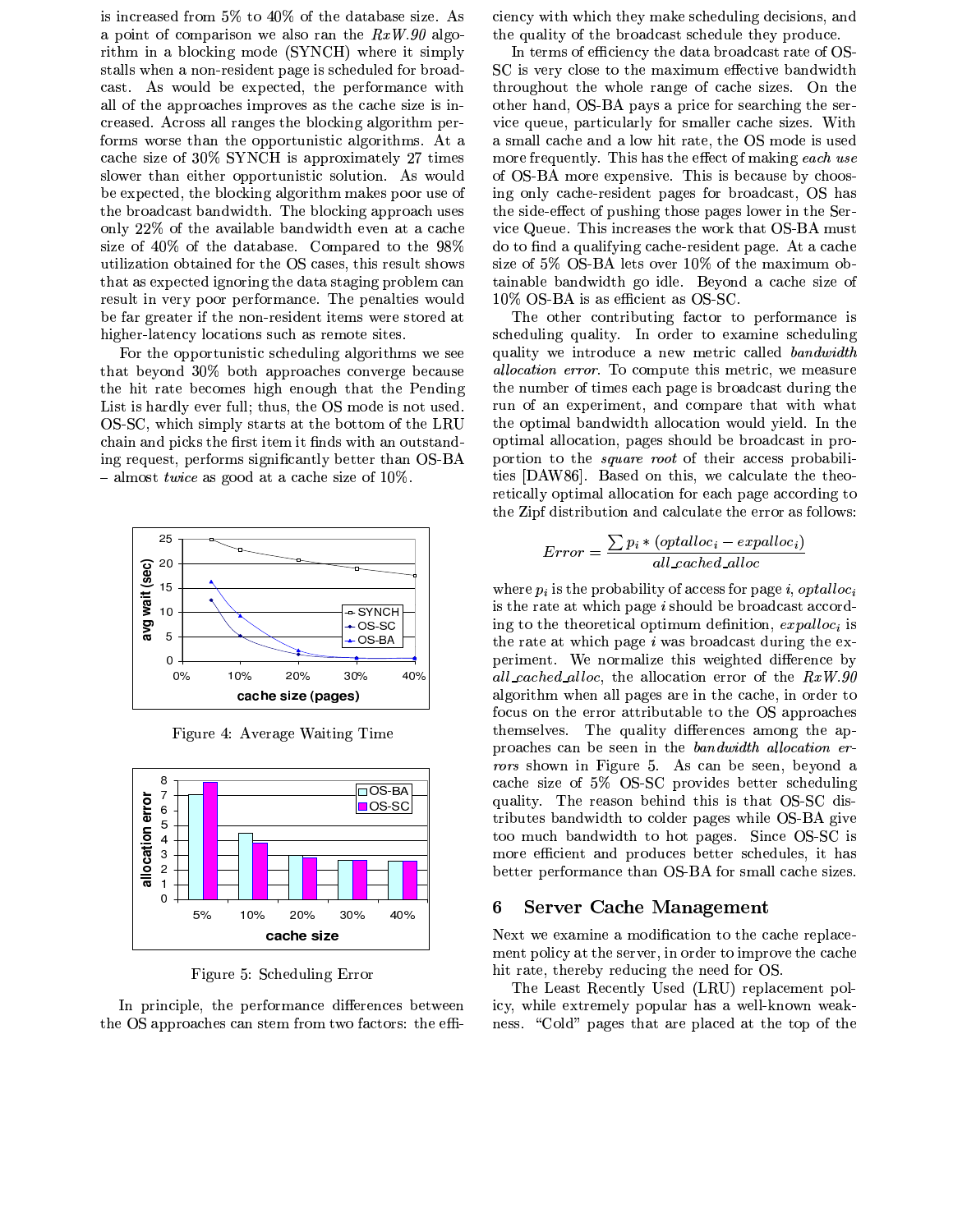LRU chain remain in memory until they float down to the bottom and are finally replaced. These cold pages effectively reduce the cache size. Following the square root law of the optimum bandwidth allocation [DAW86] and using a Zipf distribution, approximately  $1/3$  of the broadcast slots should be given to the top  $10\%$  hottest pages, with  $2/3$  going to the remaining 90%. Thus, many cold pages are accessed (i.e., chosen for broadcast) but for small to medium cache sizes, such individual cold pages are not likely to be chosen again before they are replaced.

Cache replacement policies that are effective at avoiding LRU's problems with cold pages have been developed (e.g., LRU-K  $[OOW93]$  and  $2Q$   $[JS94]$ ). These policies maintain past reference history even for items that are no longer in the cache. While such algorithms could be used in our environment as well, we have a unique advantage: the  $RxW$  algorithm already provides valuable information that can reliably be used to distinguish hot pages from cold, without the need to store additional access history. In the following, we describe an alternative extension to LRU cache management that exploits this information. We refer to this policy as "LRU with Love/Hate Hints" (LH).

#### $6.1$ LRU With Love/Hate Hints (LH)

The main idea behind the LH replacement policy is to distinguish between hot and cold pages in the Service Queue. When chosen for broadcast, hot pages are tagged with a "love" hint, which causes them to be placed at the top of the LRU chain; Cold pages are tagged with a "hate" hint, which causes them to be placed at the bottom of the LRU chain, where they are likely to be chosen as replacement victims. Distinguishing between hot and cold pages is straightforward using  $RxW$ . Intuitively, a page can be considered hot if it is high on the  $R$ -list (i.e., it has many requests), and can be considered cold if it is high on the W-list (i.e., it has not been broadcast for a long time). For instance, returning to the example of Figure 3, if page a is scheduled for broadcast, we can assume that it is a hot page since it is being scheduled with a high number of outstanding requests and a low waiting time. On the other hand, if page  $y$  is being scheduled we can assume that it is a cold page since it is being scheduled only after accumulating a high waiting time. Using this intuition, a page chosen for broadcast is marked with a love-hint if it meets the following two tests:

- 1. During the scheduler's search of the Service Queue, the page is encountered on the  $R$ -list before it is encountered on the W-list.
- 2. The page appears in the top *hotRange* pages of the  $R$ -List, where *hotRange* is described below.

The first test simply ensures that the page is higher on the R-list than on the W-list, which indicates that it might be a "hot" page. This test is not sufficient, however. In some cases, more pages than can fit in cache would satisfy this test, therefore, the second test is applied in order to further limit the number of pages marked with love hints.  $hotRange$  is calculated as *cacheSize*  $\times \frac{entryCat}{dbsize}$  pages, where *entryCnt* is the number of entries in the Service Queue at the time of scheduling decision, and *dbSize* is (an estimate of) the number of unique pages that can be requested by the client population. This formulation allows the number of pages marked with love hints to be scaled to the cache size and to the intensity of the workload.

If a page does not receive a love-hint, it will receive a hate-hint. Pages with love hints are treated normally with respect to the LRU policy. Pages with hate-hints are demoted to the end of the LRU chain.

#### $6.2$ Caching: Evaluation

In order to evaluate the LH approach, we repeated the experiment of the previous section using LH instead of LRU as a replacement policy. As a comparison point, we also tested a third policy called PCACHE. PCACHE uses perfect a priori knowledge of the data access distribution and pins the pages with the highest access probabilities in cache without any replacement taking place. PCACHE is not a practical policy for our environment, rather it represents the ideal case that LH is attempting to approach. The average waiting time for the three replacement policies is shown in Figure 6. In all cases, opportunistic scheduling with OS-SC (the best performing algorithm in the previous experiment) is being used in addition to the caching policy. Note that the curve labeled "LRU" is the "OS-SC" curve from Figure 4 of the previous experiment.



Figure 6: Average Wait Time

As shown in Figure 6, LH is able to provide substantial benefits over LRU for smaller cache sizes (where the replacement policy has the largest impact). At cache sizes of 10% or less, using LH instead of LRU results in a factor of 3 improvement. Furthermore, although it may not be apparent due to the scale here, LH also provides a factor of 2 improvement over LRU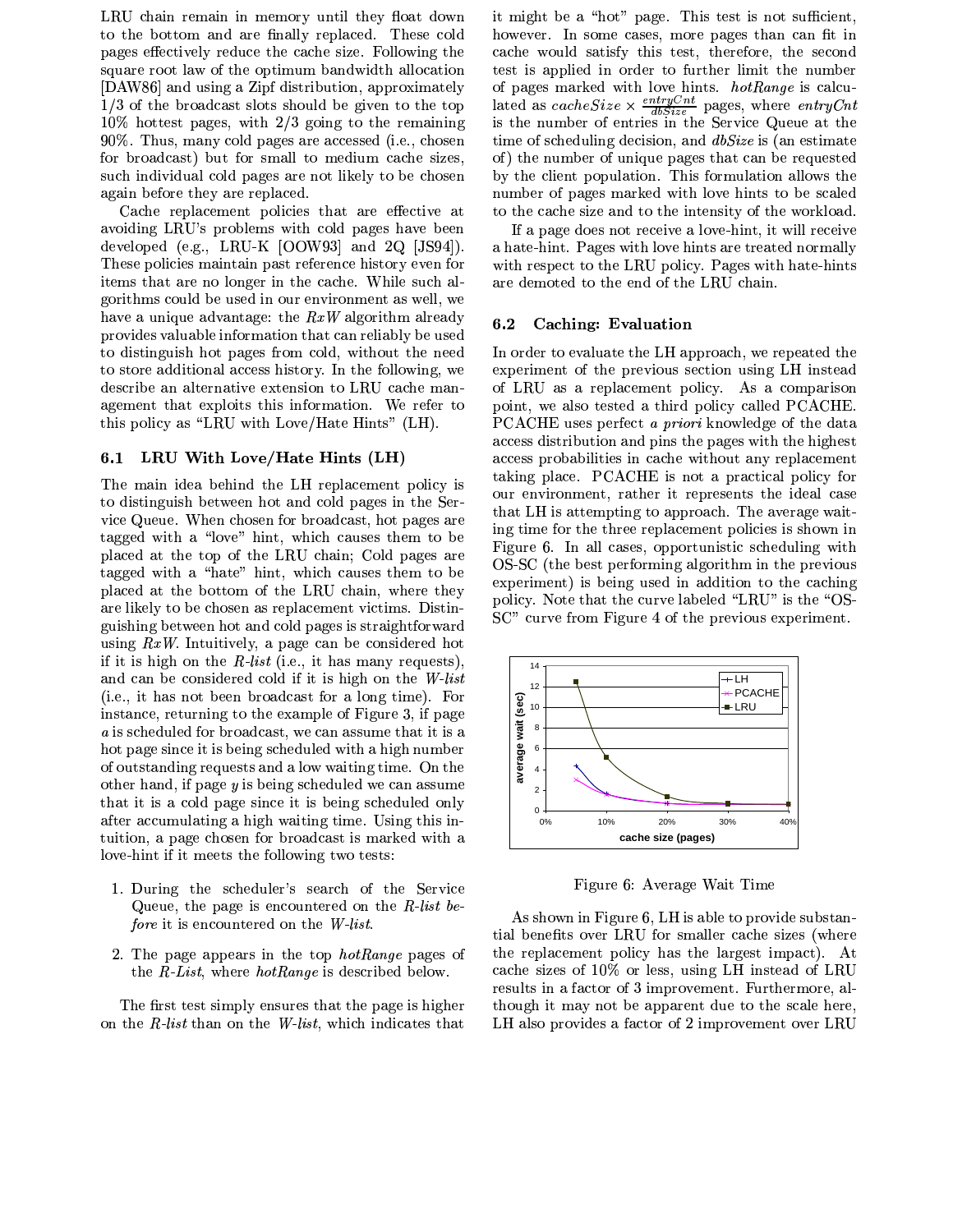

Figure 7: Success Rate for LRU

at a cache size of 20%. Comparing LH to the idealized PCACHE, it can be seen that at a cache size of 10% and beyond, they have the same performance.

There are three possible outcomes for each scheduling iteration: 1) cache-hit: when we are in normal scheduling mode and the item is in the cache at the time it is selected by the scheduler; 2) cache-miss: when we are in normal scheduling mode and the selected page is not cache-resident; 3)  $opp:$  if we are in opportunistic scheduling mode, a specialized case of a hit, as we alter the heuristics in order to ensure a cache hit. Figures 7 and 8 plot the distribution of these outcomes for LRU and LH respectively. As can be seen, LH successfully improves the cache hit rate for small cache sizes and thereby reduces the need for opportunistic scheduling. Increasing the cache hit rate is equivalent to increasing the variety of pages that can be broadcast.

These results indicate that LH is an effective replacement for LRU in an on-demand broadcast server. and that LH is able to distinguish between hot and cold pages almost as accurately as if it had perfect knowledge of the workload.

#### $\overline{7}$ Prefetching

In this section we examine a third complementary approach to the data staging problem, namely, *prefetching* items that are likely to be broadcast in the near future. As with cache management, we exploit properties of the  $RxW$  algorithm to make such predictions.

#### Reducing I/O latency  $7.1$

The goal of prefetching is to predict which pages are likely to be needed in the near future and to take steps to ensure that they are brought into the cache by the time they are needed. Recall that for a skewed request distribution an ideal broadcast schedule consists of a small number of frequently broadcast hot pages and a high number of cold pages. As shown in the previous section, the LH cache replacement policy is effective at identifying *hot* pages and retaining them in the cache. Thus, when used in conjunction with LH, prefetching will likely be needed primarily for *cold* pages. Stated in  $RxW$  terms: the cache replacement policy is effective



Figure 8: Success Rate for LH

at keeping high  $R$ -valued pages in cache, so prefetching should concentrate on high W-valued pages.

Fortunately, the characteristics of  $RxW$  scheduling are such that the *W-list* is a much more stable structure on which to base prefer thing than the  $R$ -list. The W-list is effectively a FCFS queue: new entries are appended to the tail of the *W-list*, and their relative ordering does not change. While hot pages are likely to be chosen for broadcast before they obtain a high position in the *W-list*, cold pages slowly but inexorably move towards the top. Note that due to the stability of the  $W$ -list, cold pages are broadcast in the order that they are added to the list. Thus, an effective technique for improving the hit rate for cold pages is to keep the top  $W$ -list pages memory-resident. The maximum allowable number of such items is a configuration parameter referred to as the Prefetch Window  $(prfWindow)$ . Pages within the prfWindow are guaranteed to be either in the cache or to be in the process of being prefetched at any time.

We have added a fairly direct implementation of this concept to our prototype broadcast server. When *prefetching* is enabled, a budget of *prfWindow* pages is reserved in the cache (i.e., taken out of the LHmanaged space) for keeping prefetched pages. The mechanism works as follows: Initially, asynchronous fetch requests are made for the pages in the top *prfWindow* entries on the *W-list*. When they arrive. these pages are pinned in the cache until they are broadcast. When a prefetched page is eventually chosen for broadcast, the page is unpinned, and handled according to the LH replacement policy (most likely it will be marked with a hate hint and soon ejected). The process of broadcasting a page that was within the *prfWindow* brings a new page into the *prfWindow.* This page is prefetched asynchronously if it is not already cache resident. Otherwise it is pinned in the cache until it is scheduled. Note that if a page is scheduled for broadcast while it is in the process of being prefetched, that page will be treated as an asynchronously fetched page (it will be broadcast) when it arrives at the cache.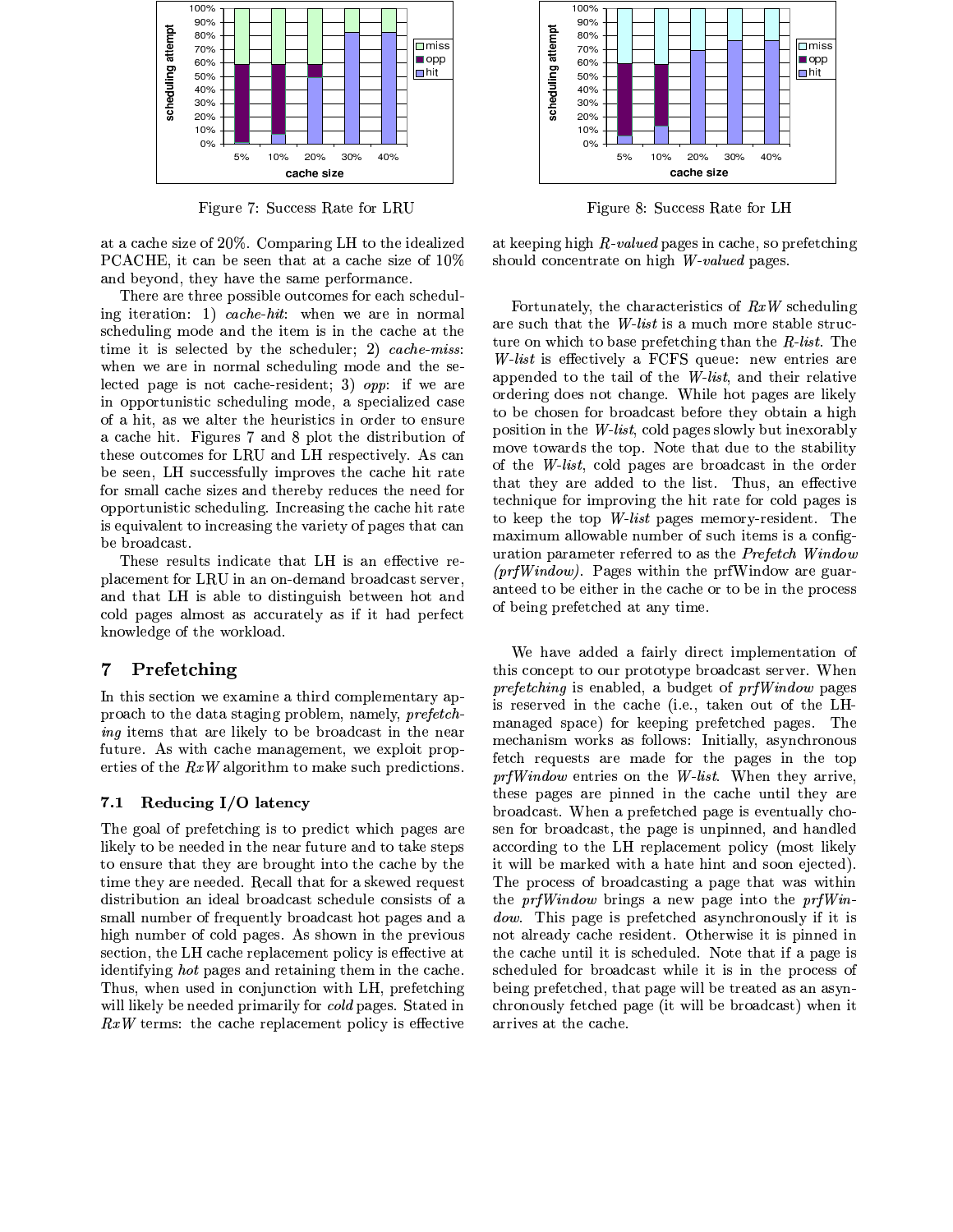

Figure 9: Average Wait varying Latency

# 7.2 Prefetching: Evaluation

We first repeated the previous experiment with In this case, we have observed that prefetching. prefetching provides little or no additional benefit across the entire range of cache sizes studied. The reasons behind this result are interesting. Our measurements indicated that as we expected, prefetching was improving the hit rate. However, in this case, the savings of using prefetching is the latency associated with retrieving cold items from the local disk. It turns out that in this experimental setting, requests for cold pages typically accumulate waiting times on the order of seconds before the page is chosen for broadcast. Compared to this long wait, the latency associated with the disk read (on the order of 10's of milliseconds) is not significant. Thus, in retrospect, it is apparent that prefetching cold pages will not help here.

This observation, however, leads us to investigate the benefits of prefetching for higher-latency situations, such as tertiary storage or obtaining the items from remote sites across the Internet. To examine these situations, we introduce a synthetic delay into the asynchronous fetching process. That is, we artificially delay the retrieval of non-resident pages by sending the asynchronous fetch requests to a wait list rather than to the local disk in order to simulate larger latencies. Figure 9 shows the performance of LH and LH with prefetching (labeled PRF) for a system with a 20% cache as the latency for obtaining non-resident pages is increased from 0.1 seconds (i.e., on the order of a random disk access) to 10 seconds (i.e., on the order of a request to a heavily-loaded site over a slow network). In this case the  $prfWindow$  is set to 300 pages. As already described, prefetching does not help for relatively low latencies. For longer latencies, however, it can have very significant benefits. For example, at a latency of 5 seconds here (note the log-scale  $x$ -axis), prefetching provides a more than 3-fold improvement in performance. Note that this improvement is in addition to those already obtained by the OS-SC and LH techniques.

These results lead us to conclude that prefetching has the potential to be a very important technique for use in environments where the items to be broadcast reside on tertiary storage or must be fetched from servers across the Internet. This latter class of systems is particularly important, as one emerging use of on-demand broadcast is for WWW proxy servers.

### 8 **Related Work**

There has been significant work on scheduling algorithms for on-demand data broadcast [DAW86, DW88, VH96, ST97b, AF99. Scheduling approaches for variable-length data, particularly for multimedia applications have also been proposed [VH97, ST97a, AM98. However, with the exception of Dykeman and Wong [DW88], all of this work ignored data staging issues. This latter study recognized the potential benefits to be gained by integrating data movement with the broadcast scheduling algorithm. However, since their environment had much lower bandwidths and much smaller databases to broadcast, efficiency was not an important concern. As a result, the proposed solutions used very expensive scheduling and cache replacement algorithms that are not appropriate for a large-scale system. Triantafillou et al. [THP01] have recently studied data staging for on-demand broadcast. They have used  $RxW$ , but did not exploit its inherent hints and did not consider prefetching of data items. Similar to Dykeman et al., their study addressed local disk latencies using disk scheduling algorithms. Finally, both Dykeman et al. and Triantafillou et al. studied their solutions using a simulation which did not capture the overhead and resource contention that arises in a real system. This is a key issue, as the use of Opportunistic Scheduling is motivated in large part due to the overheads observed with asynchronous processing in a working prototype.

In the multimedia community, Ozden et al. [ORS96] studied data staging for multimedia storage systems using buffer replacement algorithms and prefetching. The data staging problem in this case is different than ours due to the sequential access characteristics of video files. Data staging concerns also appear more traditional information systems. Tan et al.  $[TTS^{+}98]$ have studied the distribution and the placement of data over numerous geographically dispersed locations based on the assumption that all requests and load as well as all network configurations are known apriori. Therefore the suggested solutions are not applicable for on-line algorithms of on-demand broadcast systems where the client requests are not known apriori.

Substantial prior work also exists in prefetching for video-on-demand systems [FD95], client-server architectures  $[PZ91]$ , for file systems  $[PGG<sup>+</sup>95]$  and for navigational access systems [BPS99]. Our work on prefetching differs from these studies because of specific attributes of the algorithm we use to implement our broadcast server. For example, we exploit the predictable behavior of the  $RxW$  scheduling algorithm